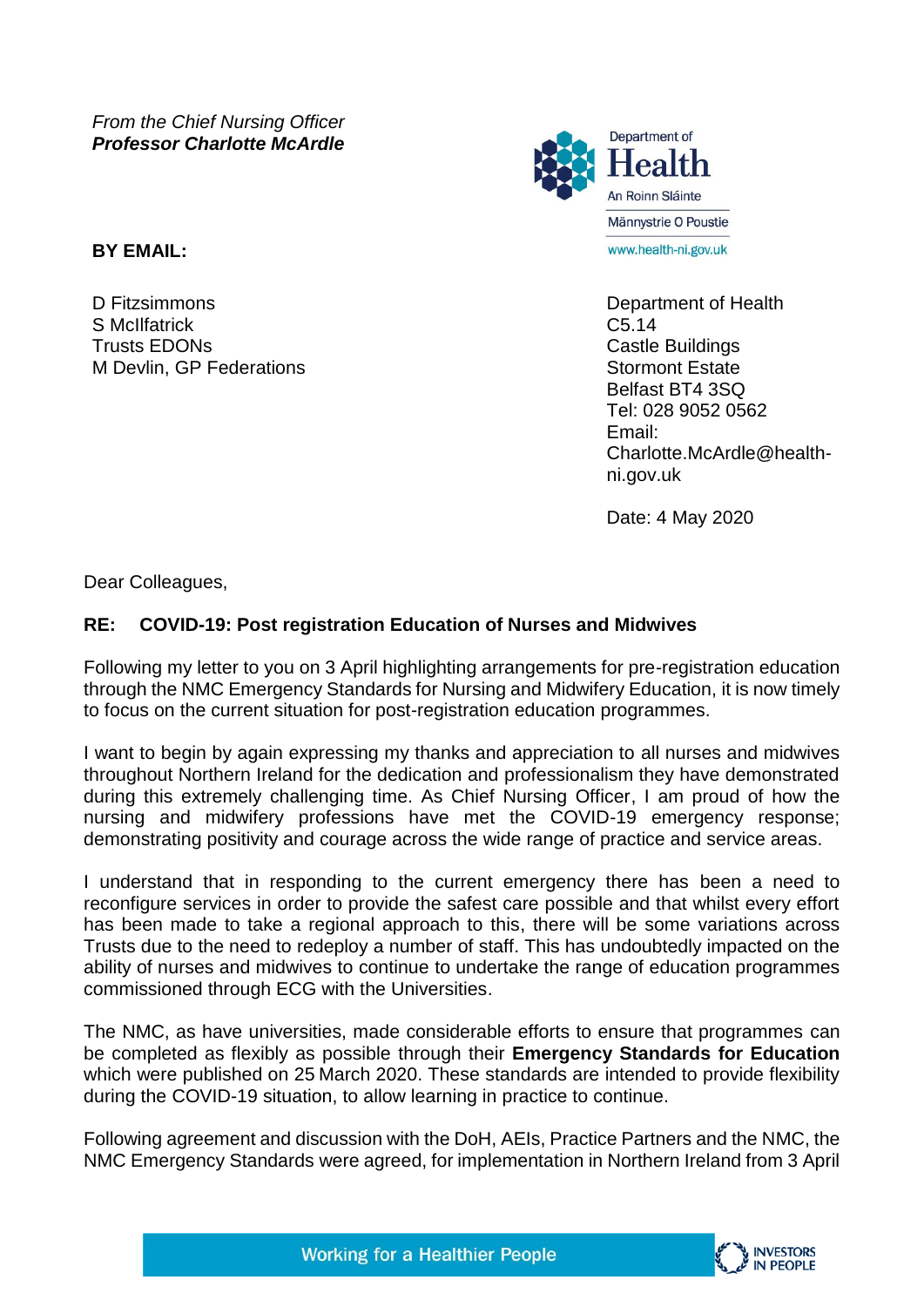2020. I wrote to you then with regard to pre-registration programmes and now want to highlight that these will now also apply to post-registration education programmes.

Full details from the NMC and regarding what is in place in Northern Ireland are available through the following links:-

## **<https://www.nmc.org.uk/news/coronavirus/>**

**[Emergency Standards for Nursing and Midwifery Education](https://www.nmc.org.uk/standards-for-education-and-training/emergency-education-standards/)**

**[https://nipec.hscni.net/work-and-projects/stds-of-ed-amg-nurs-mids/future-nurse](https://nipec.hscni.net/work-and-projects/stds-of-ed-amg-nurs-mids/future-nurse-future-midwife/fnfm-covid-19/)[future-midwife/fnfm-covid-19/](https://nipec.hscni.net/work-and-projects/stds-of-ed-amg-nurs-mids/future-nurse-future-midwife/fnfm-covid-19/)**

## **[FNFM Products and Resources](https://nipec.hscni.net/work-and-projects/stds-of-ed-amg-nurs-mids/future-nurse-future-midwife/fnfm-resources/)**

Regarding the delivery of post-registration programmes delivered by Ulster and Queen's universities, these continue to be available and I want to thank both universities and their staff for the considerable efforts they have made to ensure programmes remain accessible.

The universities are encouraging as many students as possible to continue their academic work, and have reconfigured assessments and continue to offer a range of flexibilities to students to support them on programmes, e.g. through online education provision and a range of blended learning approaches. Academic staff will continue to be available to support and guide students and have been liaising with HSCTs.

Communications remain open between the universities, students and practice partners and this will continue to be necessary as the situation continues to change and evolve.

Regarding practice learning, opportunities are also being explored to enable completion of education, where at all possible, to ensure that no student will be disadvantaged and to support students to progress through the programme.

Whilst the future months remain uncertain regarding the need to continue to reconfigure services, it is likely this will continue to impact on staffing across all organisations. It is important however that we remain mindful of the need to complete a range of post-registration programmes and assess how we commission the next cohorts of students from September 2020. It is crucial that every effort is made to finish programmes, in particular those that have been commissioned to ensure we have the right number of staff across service areas, otherwise this will impact in the near future on the capacity and capability of the workforce to respond to patient and client needs across the life course (for example district nursing, health visiting, school nursing).

I have every confidence that you will endeavour at every reasonable opportunity to review and focus on ongoing post-registration education in order to support your staff to complete ongoing programmes. Meanwhile the Education Commissioning Group will remain the mechanism through which we will continue to plan for 2020-21.